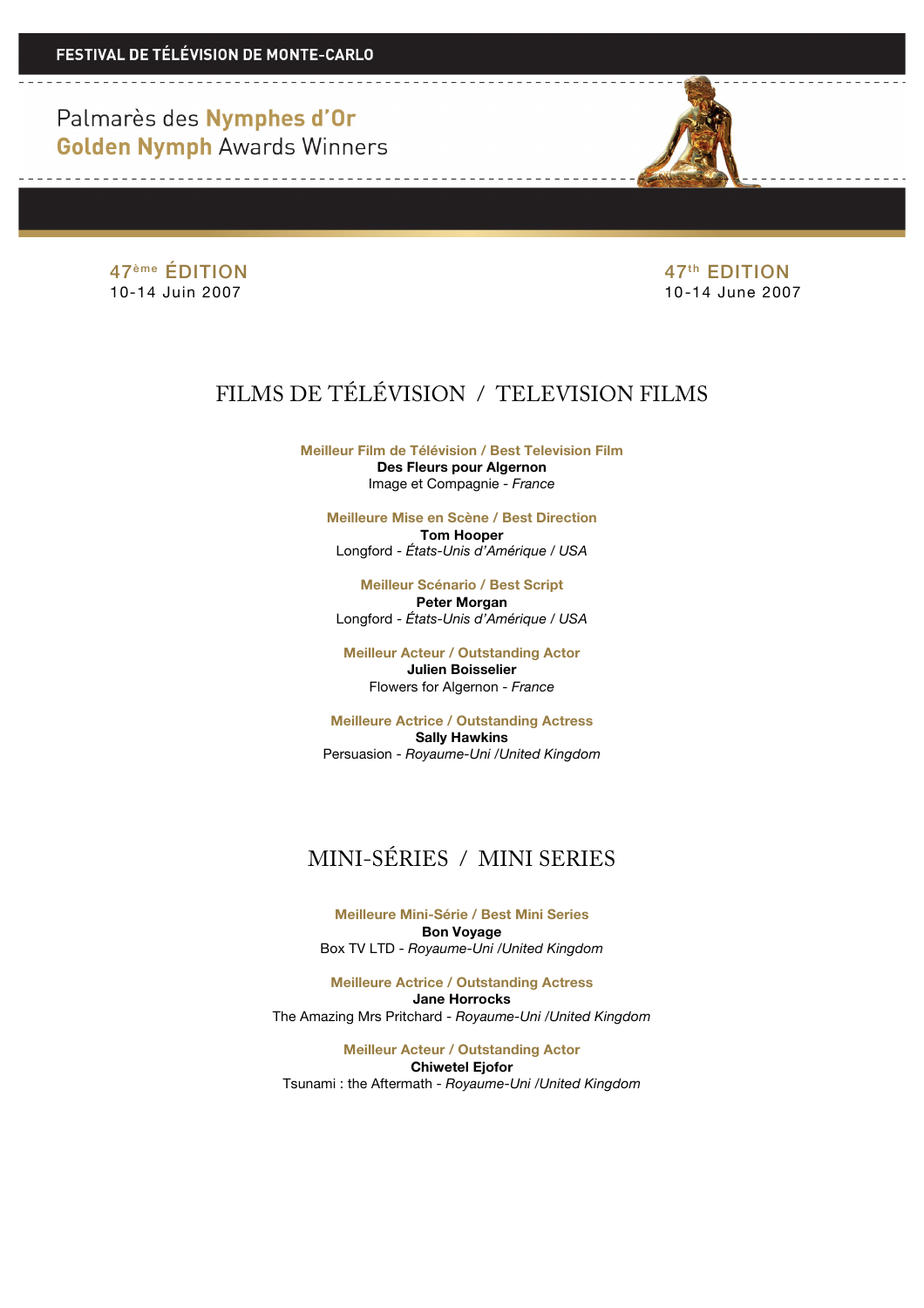

**Meilleurs Grands Reportages d'Actualités / Best News Documentaries Iranian Kidney Bargain Sale** Hysteria Film AB - *Suède / Sweden*

**Iraq : Agony of a Nation**

Premières Lignes Télévision - *France*

**Meilleur Reportage du Journal Télévisé / Best TV News Item Bangladesh Ship Breakers** Five News - *Royaume-Uni /United Kingdom*

**Meilleur Programme d'Actualités 24 heures/24 / Best 24-Hour News programme Lebanon Crisis** BBC News 24 - *Royaume-Uni /United Kingdom*

### SÉRIES TV / TV SERIES COMÉDIE / COMEDY

**Meilleur Producteur International / Outstanding International Producer Laurence Bowen, Philip Clarke, Greg Boardman** Suburban Shootout - *Royaume-Uni /United Kingdom*

> **Meilleure Actrice / Outstanding Actress Jaime Pressly** My Name is Earl - *Etats-Unis d'Amérique / USA*

**Meilleur Acteur / Outstanding Actor Peter Davison** Fear, Stress and Anger - *Royaume-Uni /United Kingdom*

**Meilleur Producteur Européen / Outstanding European Producer Phil Clarke, Andrew O'connor, Sam Bain, Jesse Armstrong, Robert Popper** Peep Show - *Royaume-Uni /United Kingdom*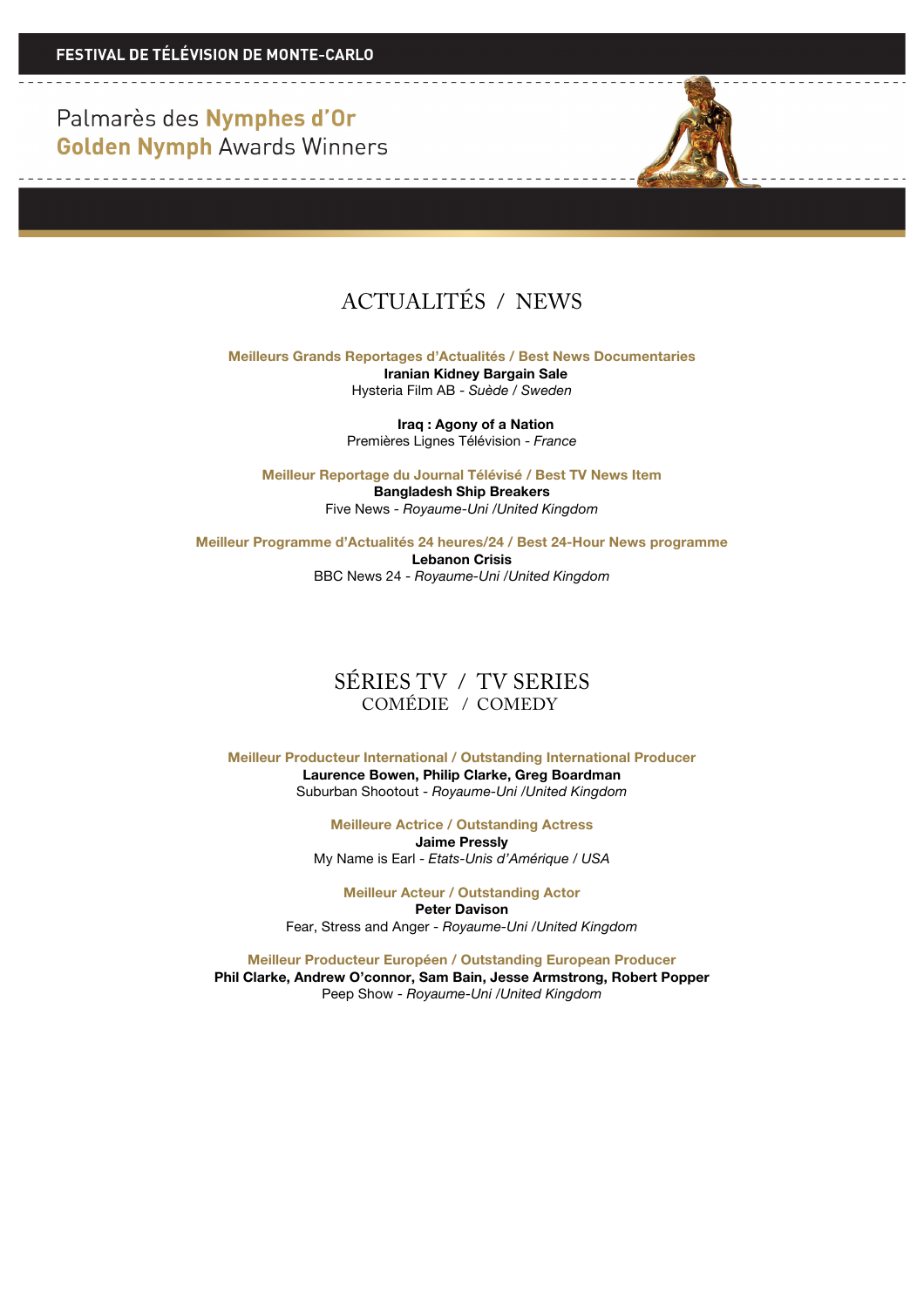<u> De la componenta de la componenta de la compo</u>

<u> 1989 - La Carlo Alemania de la C</u>



**Meilleur Producteur International / Outstanding International Producer Damon Lindelof, Carlton Cuse, Jack Bender** Lost - *Etats-Unis d'Amérique / USA*

> **Meilleure Actrice / Outstanding Actress Sonja Richter** Performances - *Danemark / Denmark*

> **Meilleur Acteur / Outstanding Actor Andrew Lincoln** Afterlife - *Royaume-Uni /United Kingdom*

**Meilleur Producteur Européen / Outstanding European Producer Jane Featherstone, Matthew Graham, Claire Parker, Cameron Roach** Life on Mars - *Royaume-Uni /United Kingdom*

### PRIX DE L'AUDIENCE TV INTERNATIONALE INTERNATIONAL TV AUDIENCE AWARDS

**Meilleure Série TV 'Dramatique' / Best Drama TV Series CSI : Las Vegas** - *Etats-Unis d'Amérique / USA*

**Meilleure Série TV 'Comédie' / Best Comedy TV Series Desperate Housewives** - *Etats-Unis d'Amérique / USA*

**Meilleur Telenovelas - Soap Operas / Best Telenovelas - Soap Operas The Bold and the Beautiful** - *Etats-Unis d'Amérique / USA*